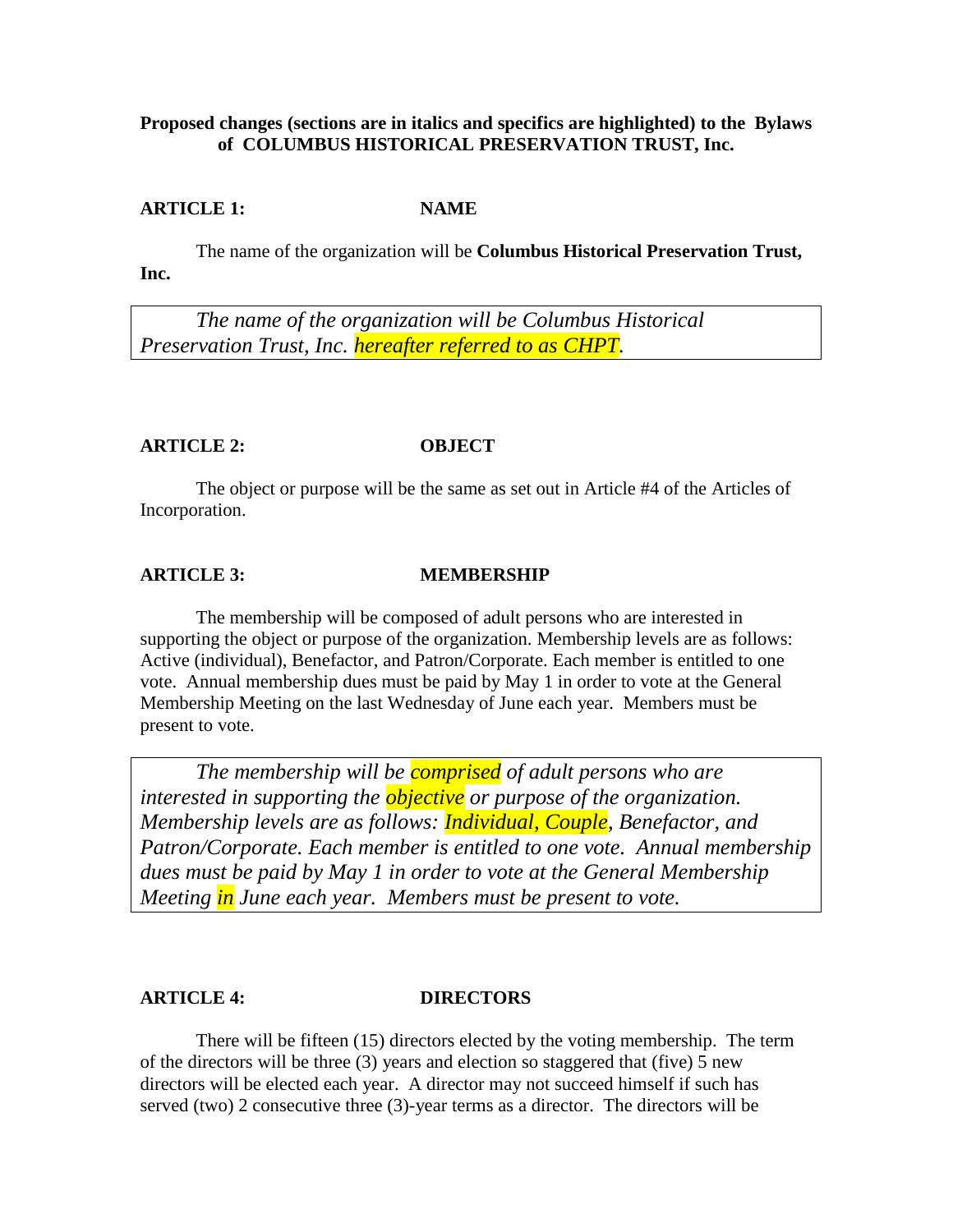directly responsible to the membership for the conduct to Columbus Historical Preservation Trust, Inc. The Board of Directors will have the authority to appoint a new director to fill the expired term of any director who resigns or who misses three (3) consecutive meetings.

*Board of Directors - There will be nine (9) directors elected from its membership. The term of the directors will be three (3) years and election so staggered that three (3) new directors will be elected each year. A director may not succeed himself if such has served two (2) consecutive three (3)-year terms as a director. The directors will be directly responsible to the membership of CHPT. The Board of Directors will have the authority to appoint a new director to fill the expired term of any director who resigns or who exhibits a pattern of nonattendance as defined by The Board of Directors.*

*Executive Director – The Executive Director will work directly with the Board, serve as liaison with the community, and perform all other duties as required by the Directors. This position is a nonvoting member of the Board and is filled at the discretion of the Board.*

*Magnolia Belle Director – The Belle Director will oversee the Magnolia Belle Program. This includes but is not inclusive of orientation, communication (with girls/parents and community), scholarship program, volunteer schedule, recordkeeping, and senior presentation. This person may or may not be a member of the Board of Directors and is a nonvoting member of the Board.*

*Director of Licensing – The Licensing Director is responsible for keeping current all required licenses. This is includes alcohol and any other required a license as deemed necessary by the Board. This person may or may not be a member of the Board of Directors and is a nonvoting member of the Board.*

### **ARTICLE 5: OFFICERS**

The officers will be elected each year by the Board of Directors from its membership. Officers will be the incumbent Executive Director, the President, the First Vice-President, the Second Vice-President, the Secretary and the Treasurer and each will serve one (1) year unless re-elected but will not serve over three (3) consecutive years. The Secretary and the Treasurer may be combined into one (1) office. The incumbent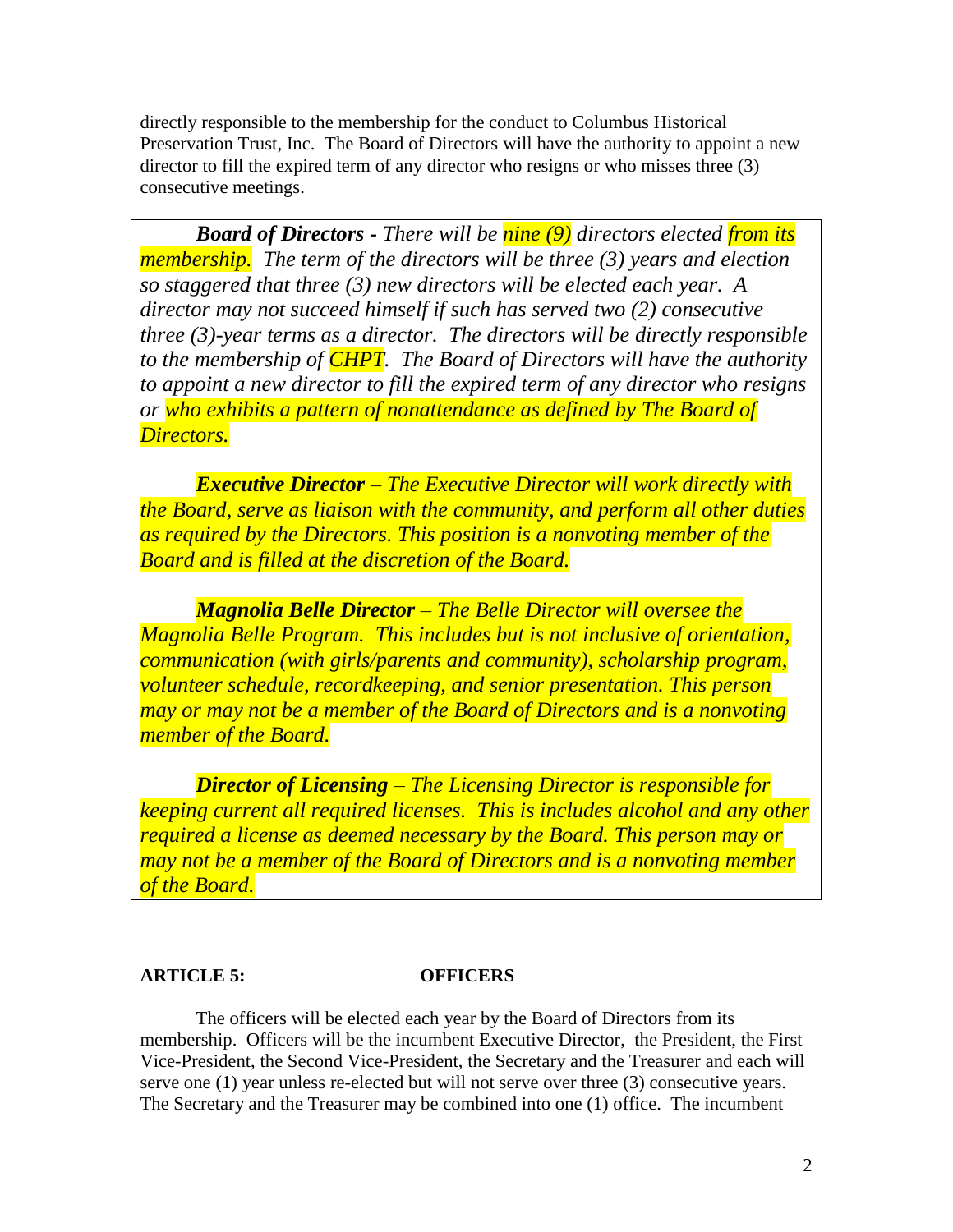Executive Director, the Secretary and the Treasurer may be selected from the membership, and are not required to be members of the Board of Directors. Term limits do not apply to the Secretary/Treasurer.

*The officers will be elected each year by the Board of Directors from its membership. Officers will be elected at the Monthly Meeting in June and will take office immediately. Officers will be the President, the Vice-President, the Secretary and the Treasurer. The Secretary and the Treasurer may be selected from the membership, and are not required to be members of the Board of Directors*

# **ARTICLE 6: DUTIES OF OFFICERS**

The officers will perform their duties prescribed by the Bylaws and the Articles of Incorporation and will report and be responsible to the Directors.

The incumbent Executive Director will oversee the everyday workings of the organization, oversee the maintenance of CHPT properties, work directly with the President and the Secretary/Treasurer, serve as liaison with the community, and perform all other duties as required by the Directors.

The President will preside over all meetings, have general supervision of the organization, appoint all committee chairmen and perform all other duties as required by the Directors, to include representing Columbus Historical Preservation Trust, Inc. at functions as they arise. \$200.00 will be designated for the purchase of a framed color photograph of the President to be displayed in the Stafford Opera House.

The First Vice-President will, in the absence or inability of the President, perform the duties of that office.

The Second Vice-President will, in the absence or inability of the First-Vice President, perform the duties of that office.

The Secretary and/or Treasurer will receive and disburse all funds at the order of the President, will keep all receipts of disbursements, and will prepare written reports for the President and the Directors when required. It will be the duty of this office to prepare pertinent information for the filing of annual tax returns.

*The officers will perform their duties prescribed by these Bylaws and the Articles of Incorporation and will report and be responsible to the Directors. These duties include but are not inclusive to meeting participation, maintaining communication with the Board and community, supporting CHPT initiatives, and following through on commitments.*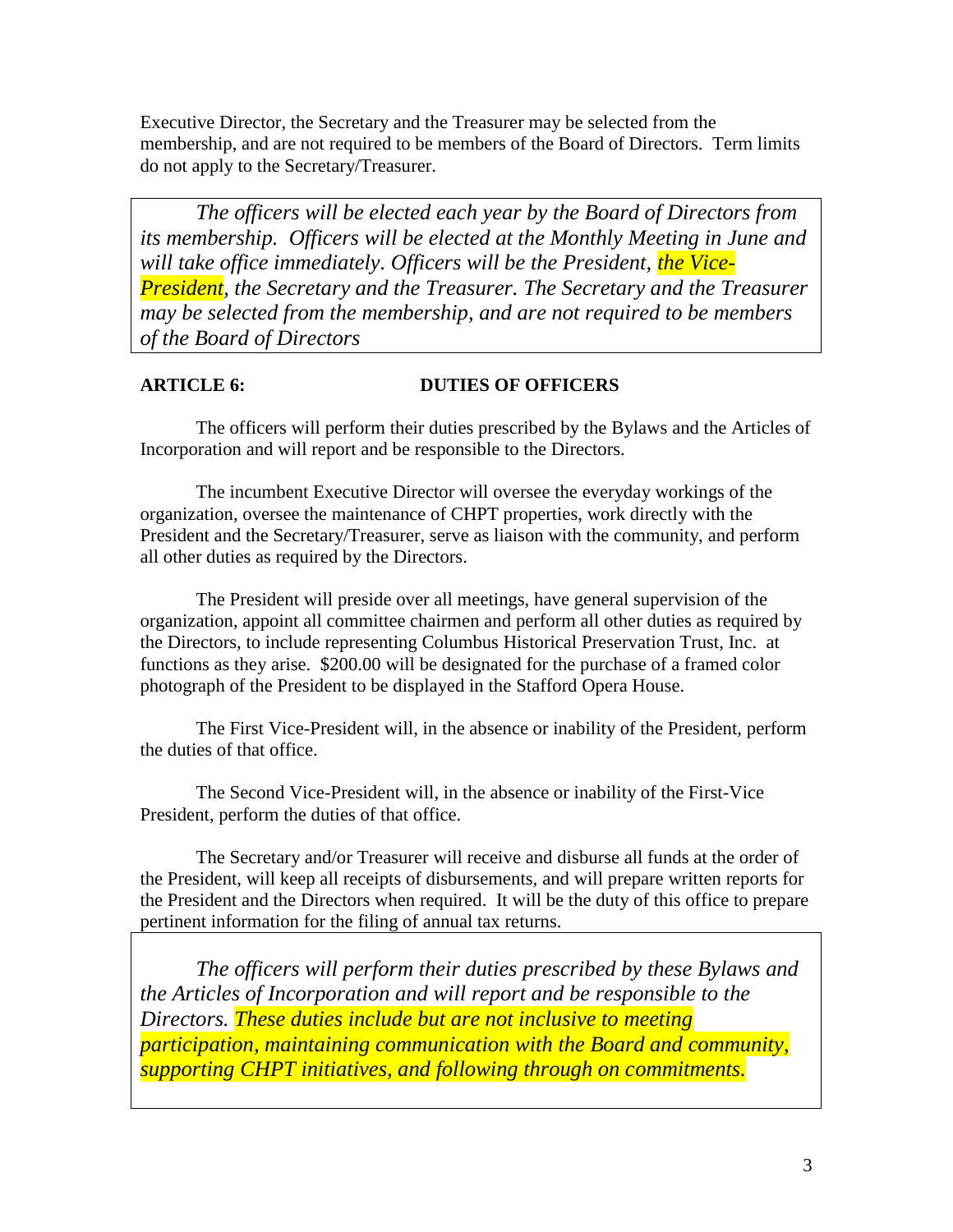*The President will set the agenda and preside over all meetings, have general supervision of the organization, appoint in conjunction with the Vice President all committee chairs and perform all other duties as required by the Directors, including representing CHPT at functions as they arise.* 

*The Vice-President will, in the absence or inability of the President, perform the duties of that office. It is the responsibility of the Vice President to oversee committees.*

*The Secretary will record and distribute minutes for Board approval and archival retention as well as maintain a list of organizational contacts and the terms of director appointments.*

*The Treasurer will receive and disburse all funds at the order of the President, will keep all receipts of disbursements, and will prepare written reports for the President and the Directors when required. It will be the duty of this office to prepare pertinent information for the filing of annual tax returns and insure document access.* 

### **ARTICLE 7: MEETINGS**

At the April meeting of the Board of Directors the President will appoint a Nomination Committee for the purpose of submitting a slate of eligible Directors and the Annual Meeting in June. Nominations may be accepted from the floor if the person nominated has agreed to serve as a member of the Board of Directors.

The annual meeting of the membership will be on the last Wednesday of June when five (5) directors are elected and all matters pertinent to the organization will be discussed.

The officers elected at each annual meeting will take office immediately upon election on the last Wednesday in June.

The year will run from the last Wednesday in June until the following year on that same date.

The Board of Directors will meet on the last Wednesday of each month, excluding July and August. Special meetings may be called by the President when necessary.

Directors' meetings will be open to the general membership of Columbus Historical Preservation Trust, Inc. Anyone having specific business to discuss with the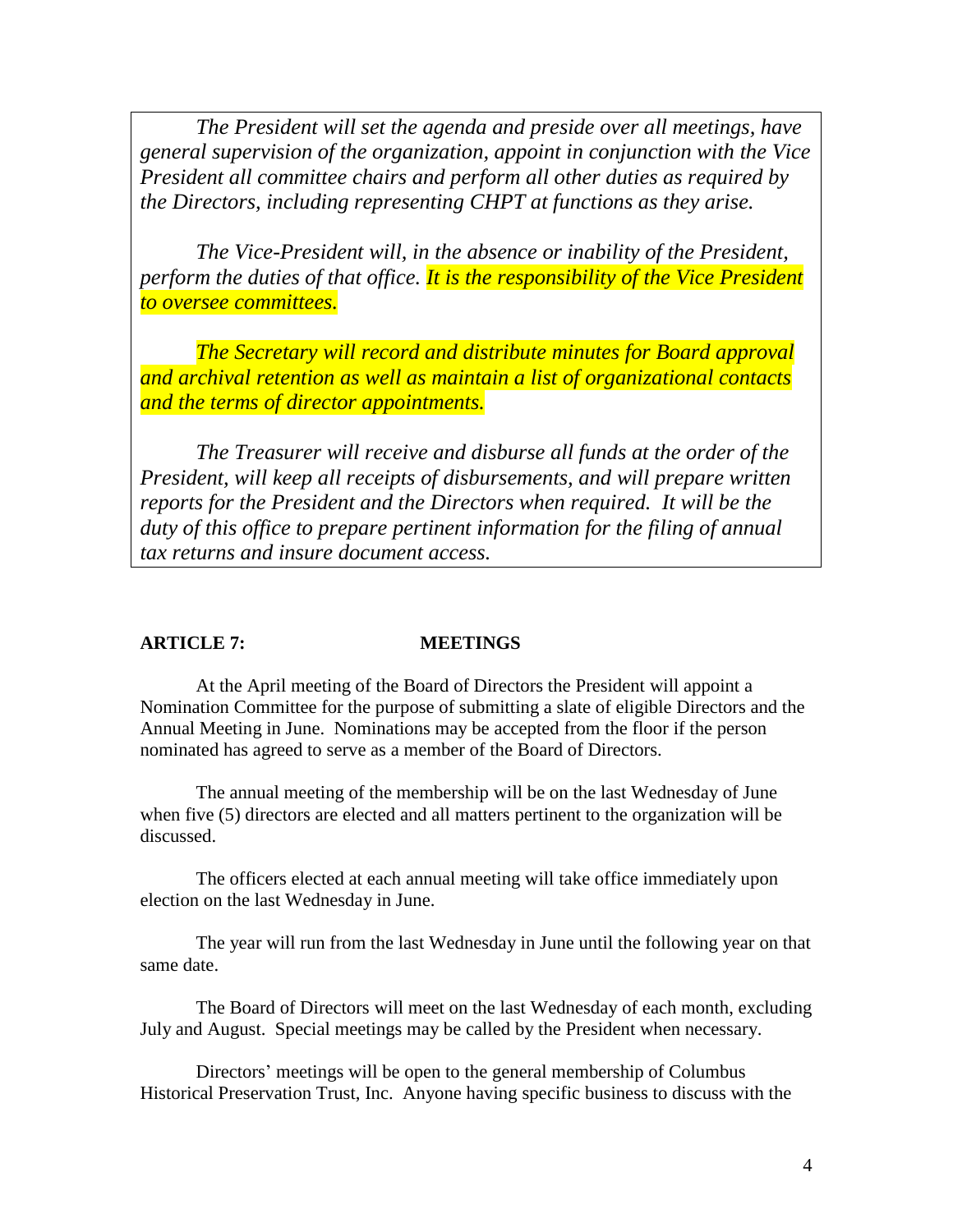Board of Directors will notify the President of his intention to appear ten (10) days before the regularly scheduled meeting. An Agenda for each meeting will be mailed to each Director at least three (3) days before the scheduled meeting.

Meetings of Committee Chairmen will be called by the President or a majority of the Directors.

*Monthly Meeting – The Board of Directors will meet monthly, excluding July and August. The date of each monthly meeting will be determined each year by the Board of Directors at the June meeting. Monthly meetings will be open to the general membership of Columbus Historical Preservation Trust, Inc. Anyone having specific business to discuss with the Board of Directors will notify the President of intention to appear ten (10) days before the regularly scheduled meeting. An Agenda for each meeting will be sent to each Director at least three (3) days before the scheduled meeting.* 

*At the April meeting of the Board of Directors the President will appoint a Nomination Committee for the purpose of submitting a slate of eligible Directors at the General Meeting in June.* 

*Annual Meeting – The Annual Meeting will take place in June. During the meeting of the general membership new directors will be elected (Nominations may be accepted from the floor if the person nominated has agreed to serve as a member of the Board of Directors.) and all matters pertinent to the organization will be discussed. A year in review will be presented and future plans will be introduced.*

*Committee Meetings – Meetings of the Committee Chair will be called as needed by the Vice President or a majority of the Directors. Committee meetings will be called as needed by the Committee Chair.*

*Ad Hoc Meetings – Special meetings may be called by the President when necessary.*

# **ARTICLE 8: DUES**

Membership dues will be assessed yearly. Membership levels are as follows: Active (individual), Benefactor, and Patron/Corporate. Amounts of each level will be determined by the Board of Directors and reviewed on an as need basis.